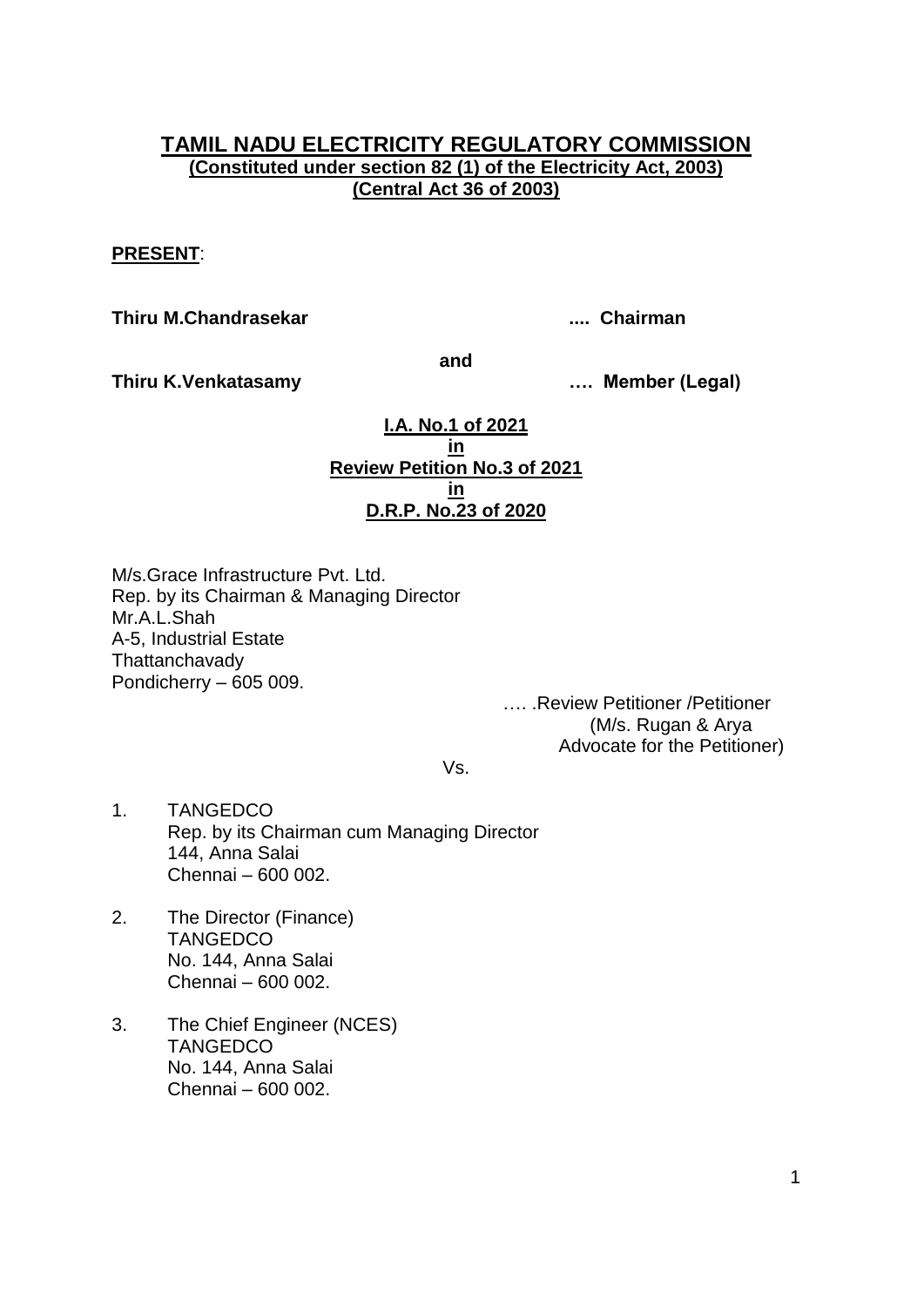- 4. The Superintending Engineer **TANGEDCO** Tirunelveli Electricity Distribution Circle Tirunelveli – 627 011.
- 5. The Superintending Engineer **TANGEDCO** Theni Electricity Distribution Circle Theni – 625 531.
- 6. The Superintending Engineer **TANGEDCO** Dindigul Electricity Distribution Circle Dindigul – 624 306.

…Respondents (Thiru M.Gopinathan, Standing Counsel for Respondents)

# **Dates of hearing : 24-08-2021; 14-09-2021; 05-10-2021; 26-10-2021and 16-11-2021**

**Date of Order : 19-01-2022**

 The Review Petition No.3 of 2021 in DRP No. 23 of 2020 came up for final hearing on 16-11-2021. The Commission upon perusing the affidavit filed by the petitionerand all other connected records and after hearing both the parties passes the following:-

## **ORDER**

#### **1. Prayer of the Petitioner in R.P.No. 3 of 2021 in D.R.P.No.23 of 2020:-**

This petition in R.P. No.3 of 2021 in D.R.P. No.23 of 2020 has been filed to review/modify the observation in para 6.1 of the order dated 06.07.2021 in D.R.P.No. 23 of 2020 that the petitioner has not denied their liability in respect of the demand for Rs.4,44,25,923/-, and instead may consider adding that the question regarding the petitioner's liability for the sum of Rs.4,44,25,923/- may be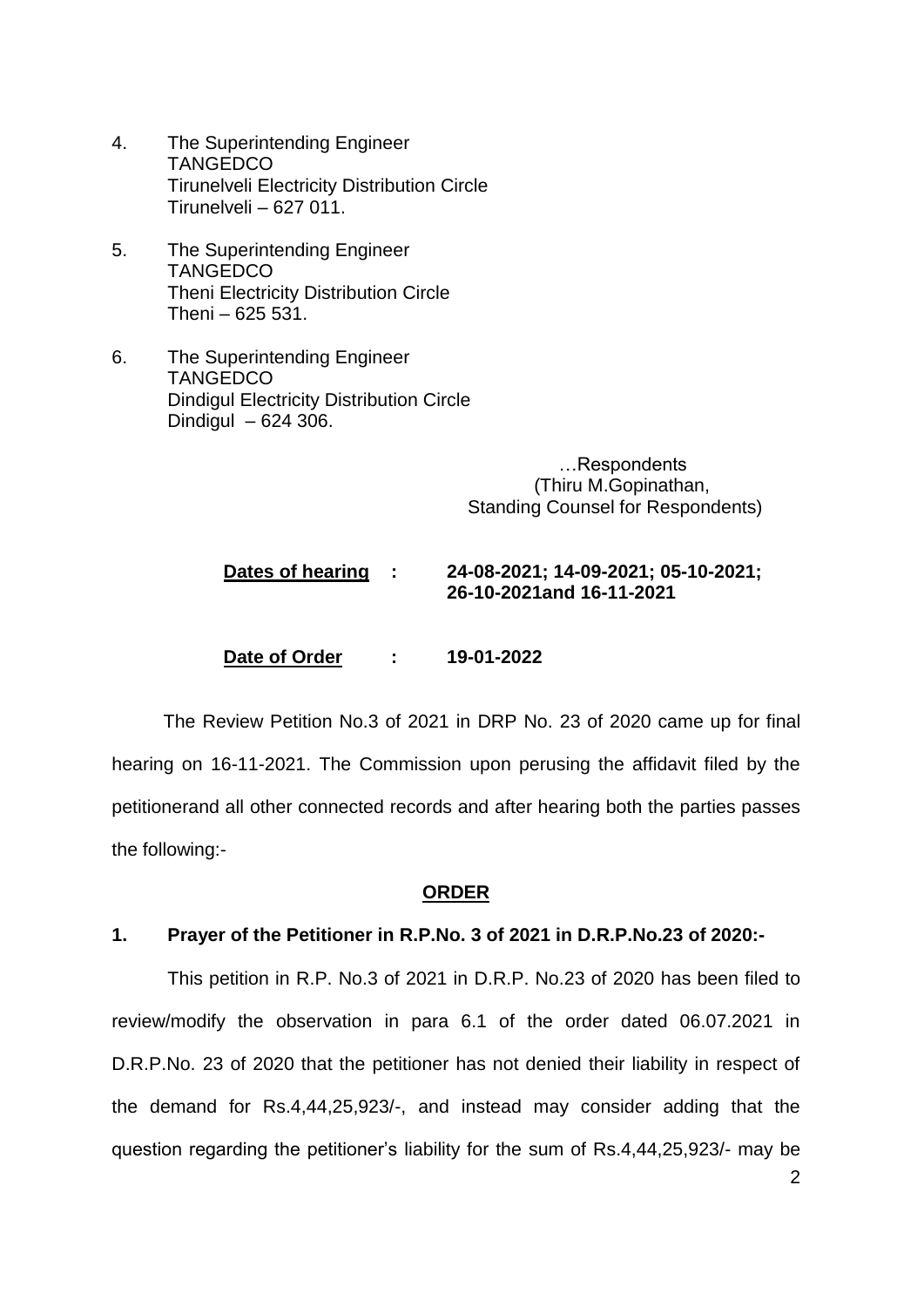left open. However, *without prejudice to the petitioner's contentions*, the Respondents, *for the present*, may be given liberty to withhold such sum of Rs.4,44,25,923/- and may be directed to pay the balance as claimed in the Petition within the time already specified in the order.

# **2. Prayer of the Petitioner in I.A. No. 1 of 2021 in R.P.No. 3 of 2021 and D.R.P.No.23 of 2020:-**

The prayer of the petitioner in I.A. No. 1 of 2021 in R.P.No. 3 of 2021 andD.R.P.No.23 of 2020 is to waive payment of fees for the Review Petition No.3 of 2021 in D.R.P.No. 23 of 2020 and consequently order a refund of the fee of Rs.8,09,613/- paid by the Petitioner for this Review Petition.

#### **3. Facts of the Case:-**

This petition has been filed under Section 94(1)(f) of the Electricity Act, 2003 read with Regulation 43 of the Tamil Nadu Electricity Regulatory Commission (Conduct of Business) Regulations for review of the order dated 06.07.2021 passed by the Commission in Petition D.R.P.No. 23 of 2020.

#### **4. Contention of the Petitioner:-**

4.1. In the matter of M/s. Grace Infrastructure Pvt. Ltd. vs TANGEDCO, D.R.P.No.23 of 2020, the Commission, after hearing both sides, was pleased to pass an order dated 06.07.2021.

4.2. In the said order, under the headings "Findings of the Commission:-" in para 6.1, it is observed as follows: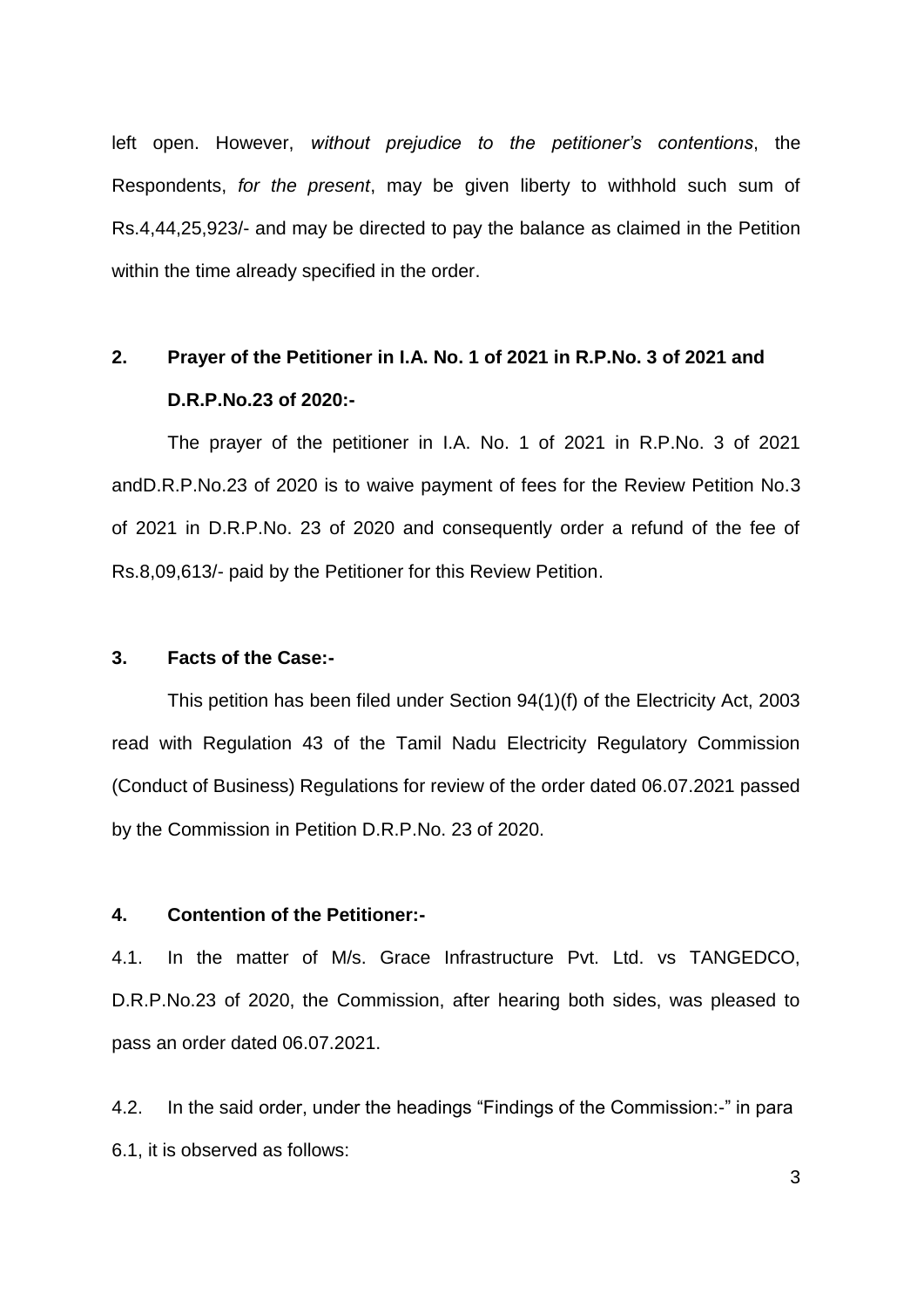*"6.1. We have considered the rival contentions. Except for setting up the defence of financial difficulty, the respondent has not set out any cogent reasons for non-settlement of bills but has set out a brief defence for deduction of Rs.4,44,25,933/- by placing reliance on the order of the Commission in TNERC/MO-04-5/RPO/Dt. 14-09-2017 for revising the bill for APPC. The petitioner, too has not totally disowned the said liability and merely stated in para 15 of the petition that the said communication having been received during the lock down period and having had no access to the books of accounts at that point of time, a letter was issued as a preliminary reply without prejudice to finalization of accounts at petitioner's end. However, the petitioner claims the entire amount of Rs.80,96,12,127.60 (Rs.80,81,31,929 + Rs.14,80,198.65) and did not dispute the liability for the sum of Rs.4,44,25,933/- during the course of further hearings on the above amount and place any records in support of its defence. Hence, we are of the view that the payment of Rs.4,44,25,933/- by the respondent to the petitioner is an admitted fact by both parties and accordingly we hold that the petitioner is not entitled to be paid this part of the total claim made."*

4.3. However, the petitioner wishes to bring to the attention of the Commission,

para 14 of the petition, which reads as follows:

*"14. The Petitioner submits that at this juncture, the Petitioner had received a letter dated 19.05.2020 from the 4th Respondent, Superintending Engineer, Tirunelveli EDC Circle, making a bald demand of Rs.4,44,25,933/-, allegedly payable by the Petitioner. The Petitioner submit that the contractually agreed to rate cannot be unilaterally reduced. Without prejudice to the same, the Petitioner further submits that in the said letter NO calculations or justifications for arriving at such sum of Rs.4,44,25,933/- is provided and it is also conspicuous that there is no reference to any contract or the specific Windmill Units with respect to which such rate was allegedly reduced. Thus such demand, without even a proper statement of accounts as to how the alleged sum of Rs.4,44,25,933/- was arrived at as due and payable by the Petitioner, is arbitrary and not maintainable. Further, vide the said letter, it has also been unilaterally decided that such sum of Rs.4,44,25,933/- will be*  recovered from the pending bills of the Petitioner. However, the *Petitioner submits that such action cannot be legally sustained."*

4.4. Thus, if the above extracted para 14 is read with para 15 of the petition, it is clear that the Petitioner has in fact disputed their liability for the sum of Rs.4,44,25,933/-.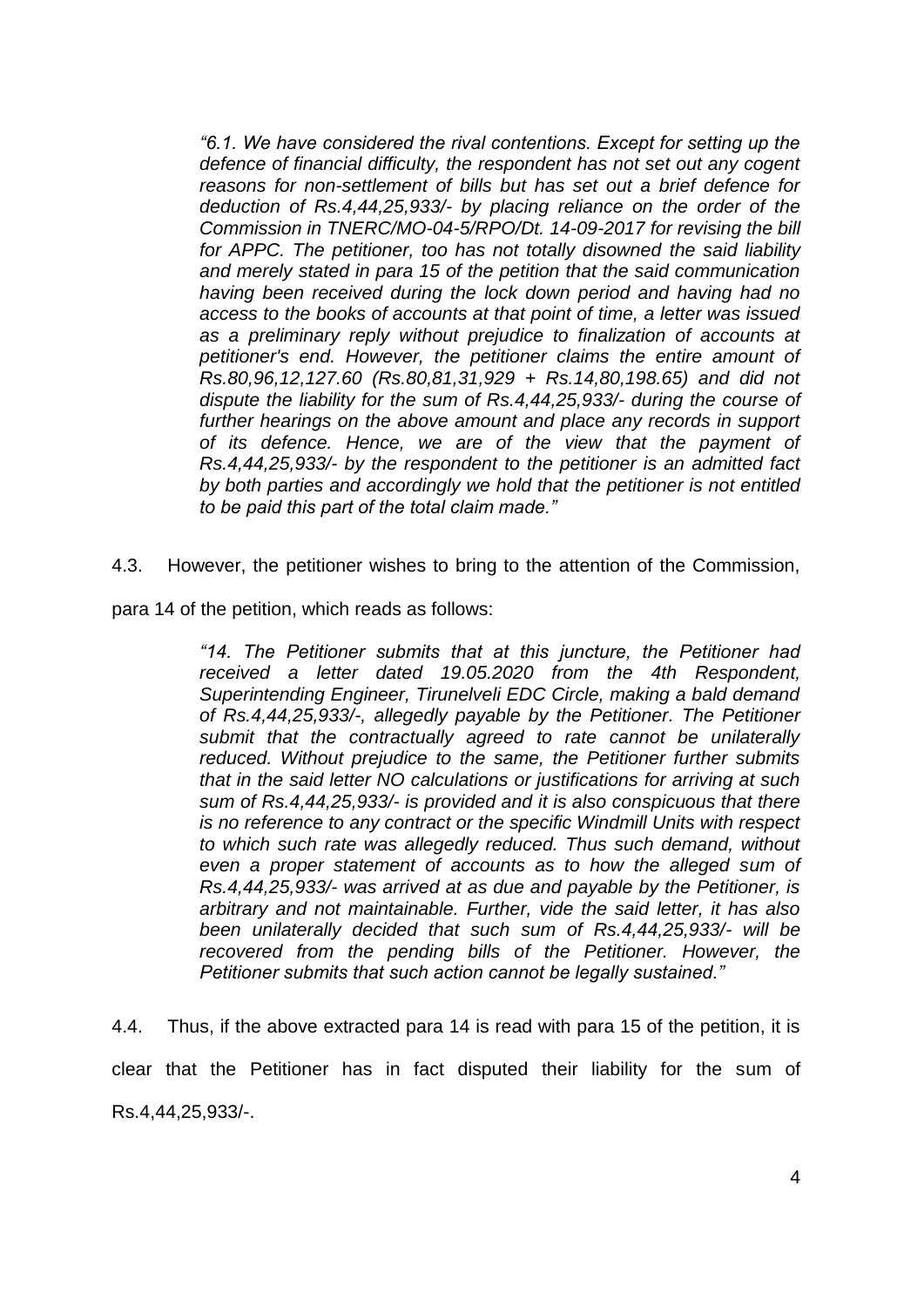4.5. A copy of the reply dated 16-06-2020 which has been exhibited shows that the petitioner disputed its liability of the claim of Rs.4,44,25,933/- of the Respondents vide letters dated 16-06-2020 and 14-07-2020.

4.6. Similarly, in the copy of legal notice dated 05-11-2020 which has been exhibited in para 6 of that notice, the Counsel for the Petitioner had clearly disputed the demand of Rs.4,44,25,933/-. The said para is extracted below for ready reference:

> *"6. In this scenario, our Client had received a letter dated 19.05.2020 (under Ref 1) from one Mr.P.Selvaraj, Superintending Engineer, Tirunelveli EDC Circle, making a bald demand of Rs.4,44,25,933/-, allegedly payable by our Client. At the outset, our Client is advised to submit that the contractually agreed to rate cannot be unilaterally reduced. Without prejudice to the same, our Client further states that in the said letter NO calculations or justifications for arriving at such sum of Rs.4,44,25,933/- is provided and it is also conspicuous that there is no reference to any contract or the specific Windmill Units with respect to which such rate was allegedly reduced. Thus such demand, without even a proper statement of accounts as to how the alleged sum of Rs.4,44,25,933/- was arrived at as due and payable by our Client, is arbitrary and not maintainable. Further, vide the said letter, it has also been unilaterally decided that such sum of Rs.4,44,25,933/- will be recovered from the pending bills of our Client. However, our Client is advised to state that such action cannot be legally sustained. Our Client reserve their right to take separate legal action for the same."*

4.7. Pending the above petition, a fresh claim has also been filed on 05.07.2021 vide filing No. 88/2021 by the Petitioner, making further claims against the very same respondents. In that Petition also the Petitioner has clearly denied and disputed the said demand of Rs.4,44,25,933/-.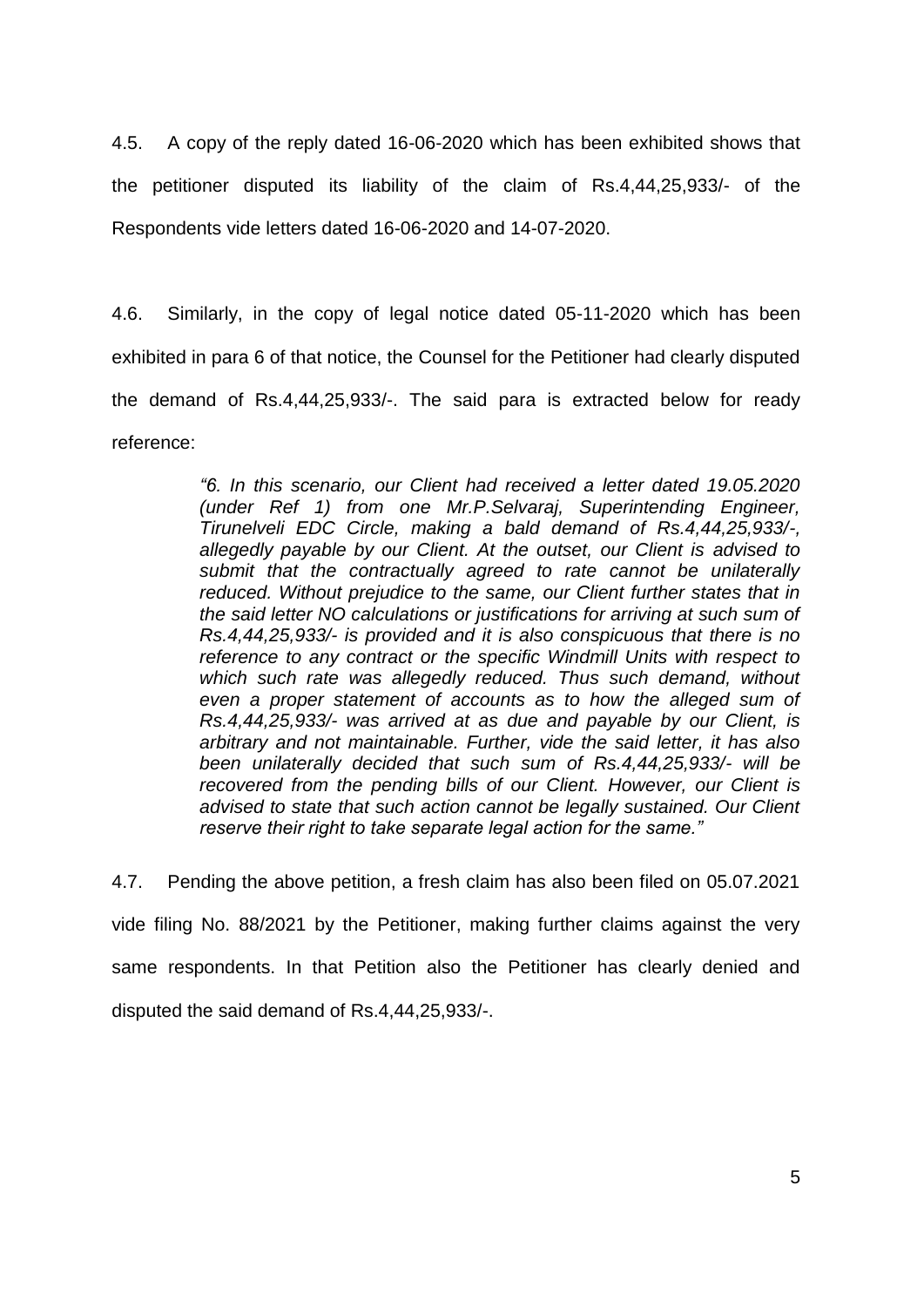4.8. Only because the Respondents did not put forth any arguments to press for their demand of Rs.4,44,25,933/- the Petitioner did not put forth specific counterarguments.

4.9. The observation in para 6.1 of the order dated 06.07.2021 in D.R.P.No. 23 of 2020, is thus made under a mistake of fact and hence this review.

4.10. The Petitioner has filed a Petition to waive the Court Fee in the Review Petition. Without prejudice to that the Petitioner pays a Court Fee of Rs.8,09,613/ being 10% of the Court Fee paid in D.R.P. No. 23 of 2020 under Regulation 6 (iv) (8) (v) of Tamil Nadu Electricity Regulatory Commission, Fees and Fines Regulations, 2004.

# **5. Petition filed by the Petitioner for Waiver of fees in I.A. No.1 of 2021 in R.P. No.3 of 2021 in D.R.P. No.23 of 2020:-**

5.1. The Petitioner had filed D.R.P. No. 23 of 2020 before the Commission to direct the Respondents to forthwith pay to the Petitioner a sum of Rs.80,81,31,929 (towards principal and interest calculated till 30.11.2020 plus Rs.14,80,198.65 (towards interest calculated from 01.12.2020 till date of filing) being the amount due to the Petitioner.

5.2. In the said D.R.P. No. 23 of 2020, the Petitioner had paid a court fee of a total of Rs.80,96,122/-.

6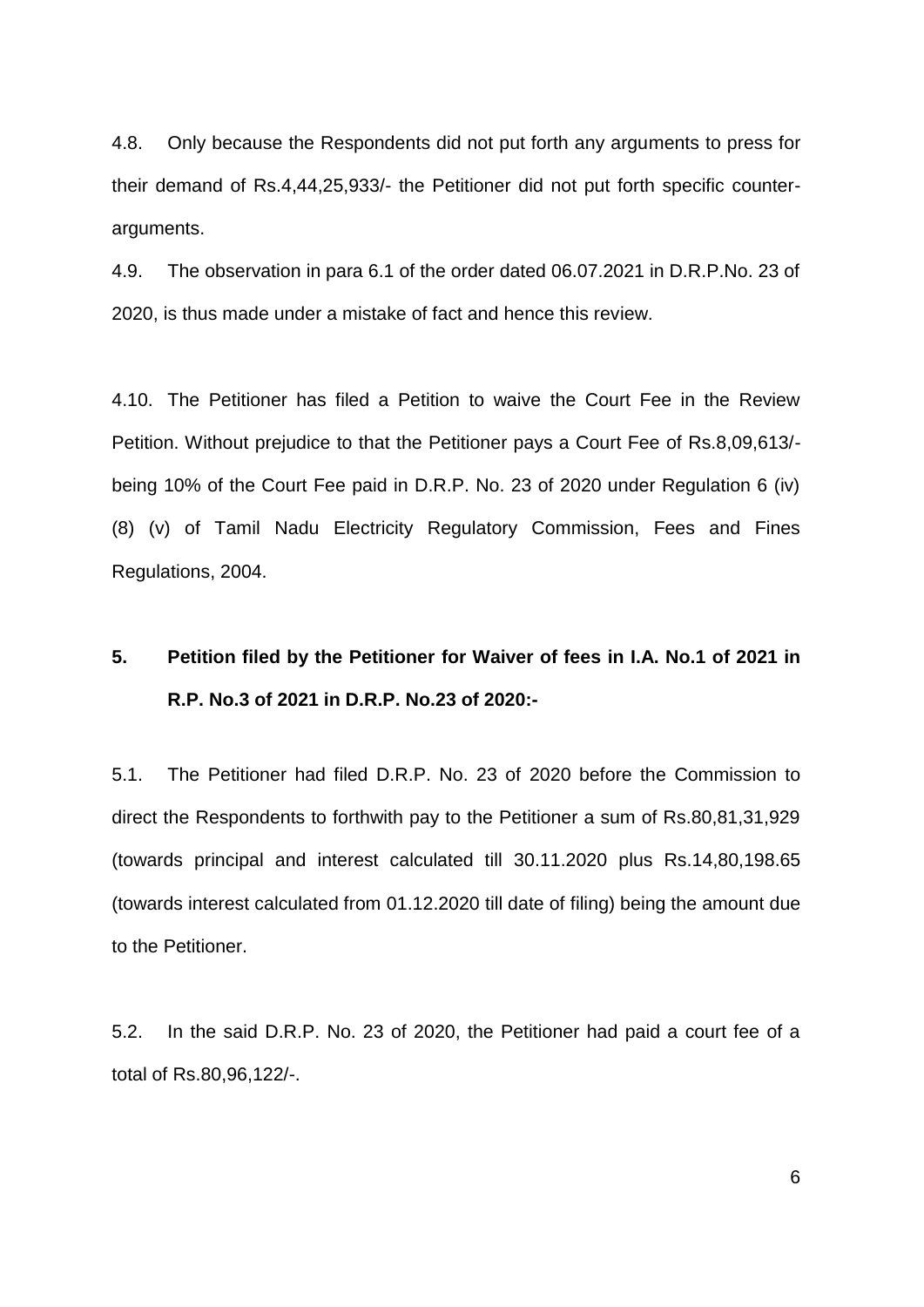5.3. After hearing both sides, the Commission passed an order on 06.07.2021.

5.4. With regard to certain observations made in the Findings of the Commission in the said order dated 06.07.2021, the Petitioner has preferred the present Review Petition.

5.5. The Petitioner is not seeking any additional claim or modification in the claim amount in this Review Petition but is presently seeking only to modify certain observations made in the order, on a mistake of fact.

5.6. The Petitioner is advised that since this is only a review of order to rectify a mistake of fact, the Petitioner need not pay any fees and that this petition will come under Regulation No. 6 (8) (i) of TNERC Fees and Fines Regulations, 2004 for filing the present I.A. However, to avoid any delay, the Petitioner, without prejudice, has paid a court fee of Rs.8,09,613/- for this Review Petition under Regulation No. 6 (8) (v) of the said Regulations, though the same is not applicable to the present Review Petition. Notwithstanding the same, the Commission also has the power under Regulation 3 (IV) of the said Regulation to waive any fee payable.

#### **6. Memo filed by the Petitioner on 25-10-2021:-**

6.1. The Petitioner had filed D.R.P.No. 23 of 2020 before the Commission to direct the Respondents to forthwith pay to the Petitioner a sum of Rs.80,81,31,929/- (towards principal and interest calculated till 30.11.2020) plus Rs.14,80,198.65

7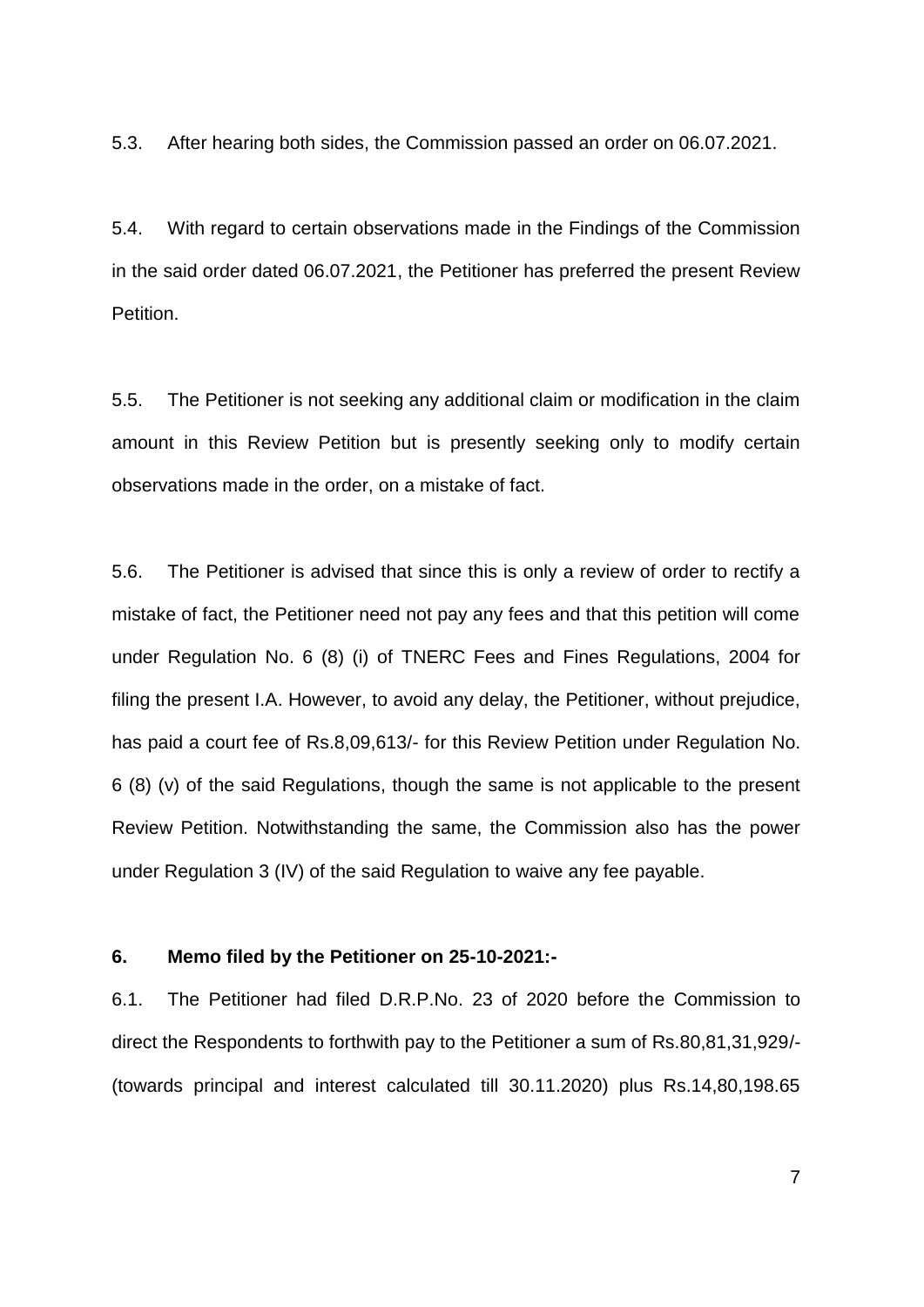(towards principal and interest calculated till 30.11.2020) being the amount due to the petitioner.

6.2. On 06.07.2021, the Commission was pleased to pass an order as follows:- "…... subject to Paras 6.1 and 6.3 TANGEDCO is directed to verify the claim made by the Petitioner again and after deducting the amount if any, already paid and settle the same within 30 days from the date of this order.

6.3. The present Review Petition is filed to review the said order only with reference to an observation made by the Commission.

6.4. The Petitioner sent two letters of demand notice 30.07.2021 and 12.08.2021, the Respondents have not made any payment.

6.5. On 05.10.2021, when the Review Petition came up for hearing, the Commission made an observation that the order dated 06.07.2021 shall be complied forthwith.

6.6. The Petitioner again sent letter dated 07.10.2021 demanding payment of Rs.56,50,72.206/- (Rs.60,94,98,139/- less Rs.4,44,25,933/-).

6.7. However till date the TANGEDCO has not complied with the order passed dated 06.07.2021and the observation made by the Commission on 05.10.2021.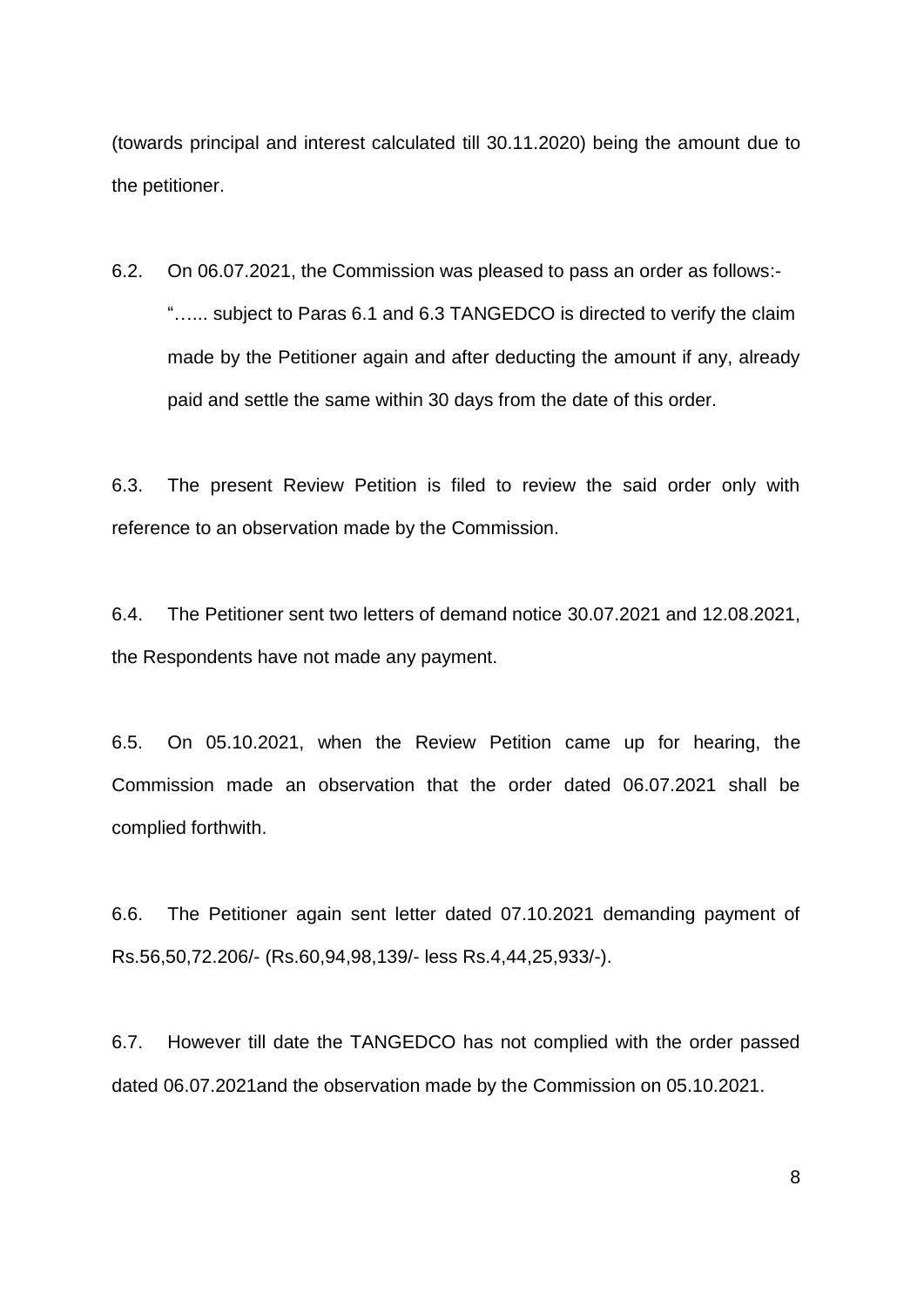6.8. The Commission may direct the TANGEDCO to comply at once with the order dated 06.07.2021 passed in D.R.P.No. 23 of 2020, after withholding a sum of Rs.4,44,25,923/- without prejudice to the Petitioner's contentions in the Review Petition.

## **7. Findings of the Commission:-**

7.1. The short question which arises in this Review Petition is whether the stand of the review petitioner that the observation of the Commission in para 6.1 of the order dated 06-07-2021 in D.R.P. No. 23 of 2020 is a mistake of fact and requires review and grant relief sought for in the present petition. For the purpose of easy reference, the para 6.1 of the order in D.R.P. No. 23 of 2020 is reproduced:-

*"6.1. We have considered the rival contentions. Except for setting up the defence of financial difficulty, the respondent has not set out any cogent reasons for non-settlement of bills but has set out a brief defence for deduction of Rs.4,44,25,933/- by placing reliance on the order of the Commission in TNERC/MO-04-5/RPO/Dt. 14-09-2017 for revising the bill for APPC. The petitioner, too has not totally disowned the said liability and merely stated in para 15 of the petition that the said communication having been received during the lock down period and having had no access to the books of accounts at that point of time, a letter was issued as a preliminary reply without prejudice to finalization of accounts at petitioner's end. However, the petitioner claims the entire amount of Rs.80,96,12,127.60 (Rs.80,81,31,929 + Rs.14,80,198.65) and did not dispute the liability for the sum of Rs.4,44,25,933/- during the course of further hearings on the above amount and place any records in support of its defence. Hence, we are of the view that the payment of Rs.4,44,25,933/- by the respondent to the petitioner is an admitted fact by both parties and accordingly we hold that the petitioner is not entitled to be paid this part of the total claim made."*

7.2. It is the contention of the review petitioner that the observation of the Commission to the effect that the petitioner herein did not dispute the liability to the extent of Rs.44,25,933/- is not factually correct and is a mistake of fact. To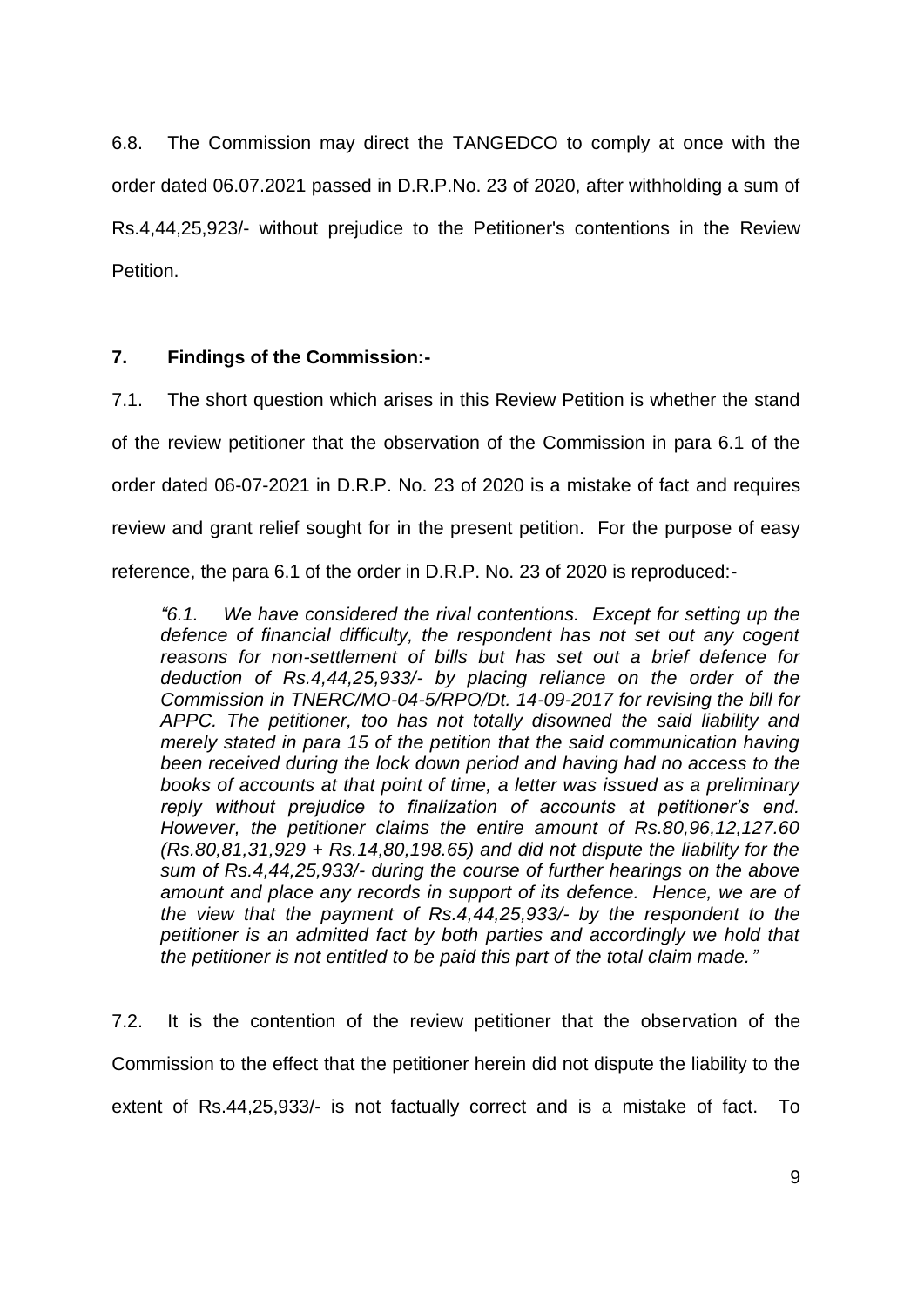substantiate the same, the petitioner referred to the averments in para 14 of its

affidavit filed in D.R.P. No. 23 of 2020 which reads as follows:-

*"14. The Petitioner submits that at this juncture, the Petitioner had received a letter dated 19.05.2020 from the 4th Respondent, Superintending Engineer, Tirunelveli EDC Circle, making a bald demand of Rs.4,44,25,933/-, allegedly payable by the Petitioner. The Petitioner submit that the contractually agreed to rate cannot be unilaterally reduced. Without prejudice to the same, the Petitioner further submits that in the said letter NO calculations or justifications for arriving at such sum of Rs.4,44,25,933/- is provided and it is also conspicuous that there is no reference to any contract or the specific Windmill Units with respect to which such rate was allegedly reduced. Thus such demand, without even a proper statement of accounts as to how the alleged sum of Rs.4,44,25,933/- was arrived at as due and payable by the Petitioner, is arbitrary and not maintainable. Further, vide the said letter, it has also been unilaterally decided that such sum of Rs.4,44,25,933/- will be*  recovered from the pending bills of the Petitioner. However, the *Petitioner submits that such action cannot be legally sustained."*

7.3. It is further the contention of the review petitioner that the aforesaid para 14 in its affidavit in D.R.P. No. 23 of 2020 if read with para 15 of the same affidavit would make it clear that the petitioner did dispute its liability for the amount of Rs.4,44,25,933/-.

7.4. The petitioner has also taken us through para 6 of its legal notice dated 05-1-2020 issued to the respondent in which according to the petitioner, the claim under reference has been disputed. The relevant portions of the legal notice dated 05-11-2020 are reproduced here below:-

> *"6. In this scenario, our Client had received a letter dated 19.05.2020 (under Ref 1) from one Mr.P.Selvaraj, Superintending Engineer, Tirunelveli EDC Circle, making a bald demand of Rs.4,44,25,933/-, allegedly payable by our Client. At the outset, our Client is advised to submit that the contractually agreed to rate cannot be unilaterally reduced. Without prejudice to the same, our Client further states that in the said letter no calculations or justifications for arriving at such sum of Rs.4,44,25,933/- is provided and it is also conspicuous that there is no*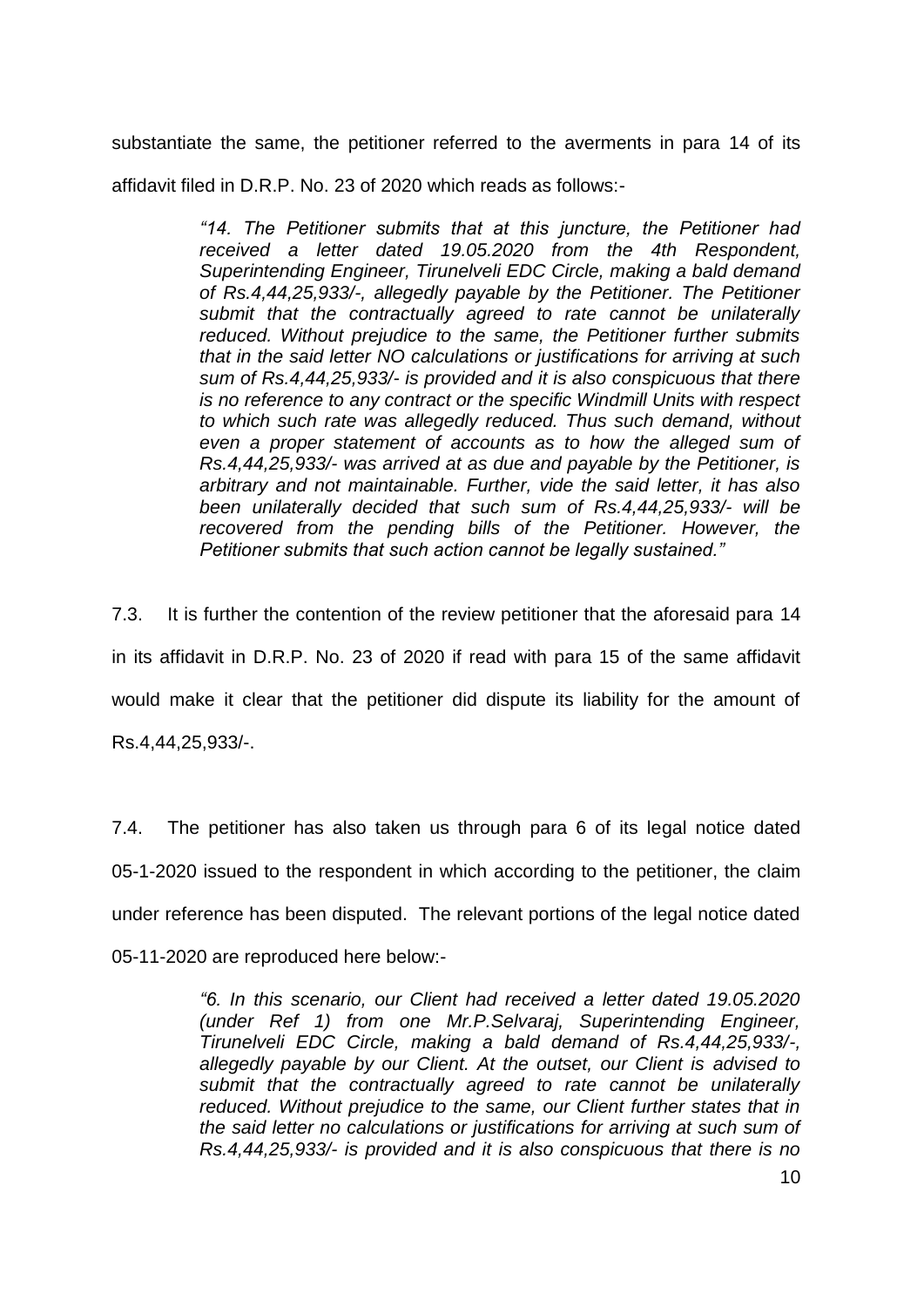*reference to any contract or the specific Windmill Units with respect to which such rate was allegedly reduced. Thus such demand, without even a proper statement of accounts as to how the alleged sum of Rs.4,44,25,933/- was arrived at as due and payable by our Client, is arbitrary and not maintainable. Further, vide the said letter, it has also been unilaterally decided that such sum of Rs.4,44,25,933/- will be recovered from the pending bills of our Client. However, our Client is advised to state that such action cannot be legally sustained. Our Client reserve their right to take separate legal action for the same."*

7.5. The respondent, as we see from records, has not filed any counter affidavit or written submission and hence we proceed to deliver our findings on the basis of the submissions made by the Review Petitioner with reference to the observations of the Commission in its order dated 06-07-2021 in D.R.P. No. 23 of 2020, a part of which is sought to be reviewed herein.

7.6. Having given anxious consideration to the arguments advanced by the petitioner, we find no occasion arises for review of the orders passed in D.R.P. No. 23 of 2020. We are of the view that the petitioner has made a perfunctory reading of the para 6.1 of the order which is sought to be reviewed herein. It is to be noted that the order of the Commission in the para 6.1 has not restricted its reasoning for the purpose final conclusion only to the question as to whether the petitioner disputed its liability or not for Rs.4,44,25,933/- but the reasoning extends also to and encompasses the failure on the part of the petitioner to place any record in support of its defence. Thus, there are two parts in regard to reasoning for final findings, namely, (a) the failure to dispute liability (b) failure to place any material record.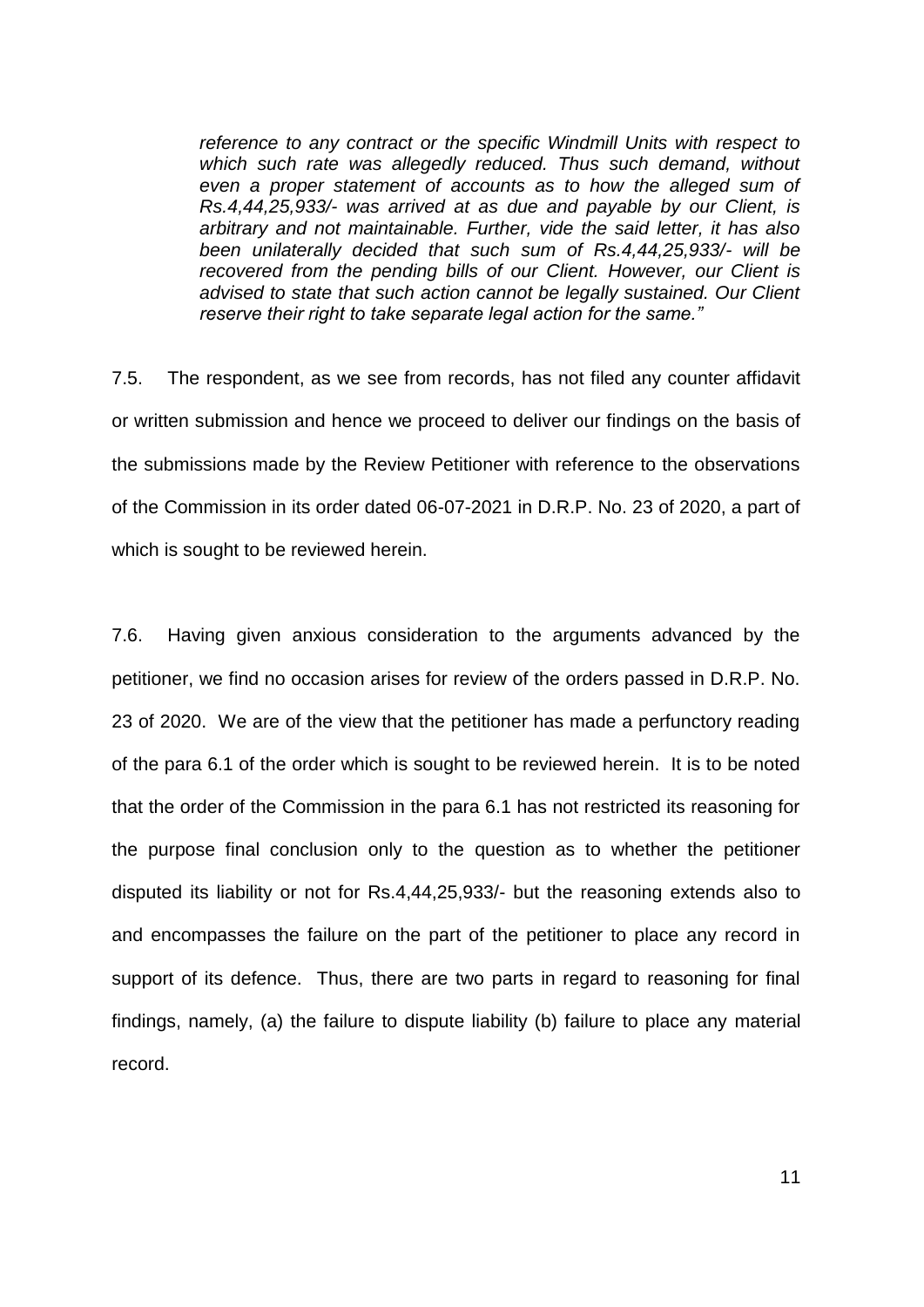7.7. It is the stand of the review petitioner that the review should succeed for the reason that there is enough material record on evidence to prove that the petitioner disputed liability. Here, the petitioner has failed to see the subtle distinction between disputing and objecting. There is no dispute with regard to the fact that the petitioner objected to the demand dated 19-05-2020 made by the Superintending Engineer, Tirunelveli EDC vide its letter dated 16-06-2020, 14-07- 2020 and 05-11-2020. The objection of the petitioner to the demand rests primarily on the ground that no calculation was provided for the disputed amount and the deduction was unilateral. More importantly, as per the communication dated 19-05- 2020 of the respondent to the petitioner, objection or enquiry, if any, be intimated to the respondent within 7 days from the date of the issuance of letter dated 19-05- 2020. Be that as it may, the letter dated 19-05-2020 cannot be said to be unilateral as contended by the petitioner. The following portions of the communication dated 19-05-2020, in this regard would be relevant:-

*"Based on the TNERC orders under ref (1) & (2) cited, the instruction has been issued by the CFC / Revenue under ref (3) cited with regard to APPC rate in respect of sale to board WEGs commissioned under Renewable Purchase Obligation (generally referred as REC category) for the financial year from 2012-13 to 2017-18.* 

*The TNERC has issued the orders by fixing the APPC rate for the above category of WEGs for the financial year 2018-19 vide ref (4) cited. The applicable APPC rate for the WEGs commissioned under the RPO regulation for the financial year 2018-19 is as follows,* 

- *c) WEGs commissioned under the RPO Regulation availing Accelerated Depreciation benefit - 2018-19- Rs.2.10/-*
- *d) WEGs commissioned under the RPO Regulation not availing Accelerated Depreciation benefit- 2018-19 - Rs.2.145/-*

*As per the ref (4) & (5) cited, the billing rate per unit has to be revised for your monthly generation unit for the financial year 2018 -19.*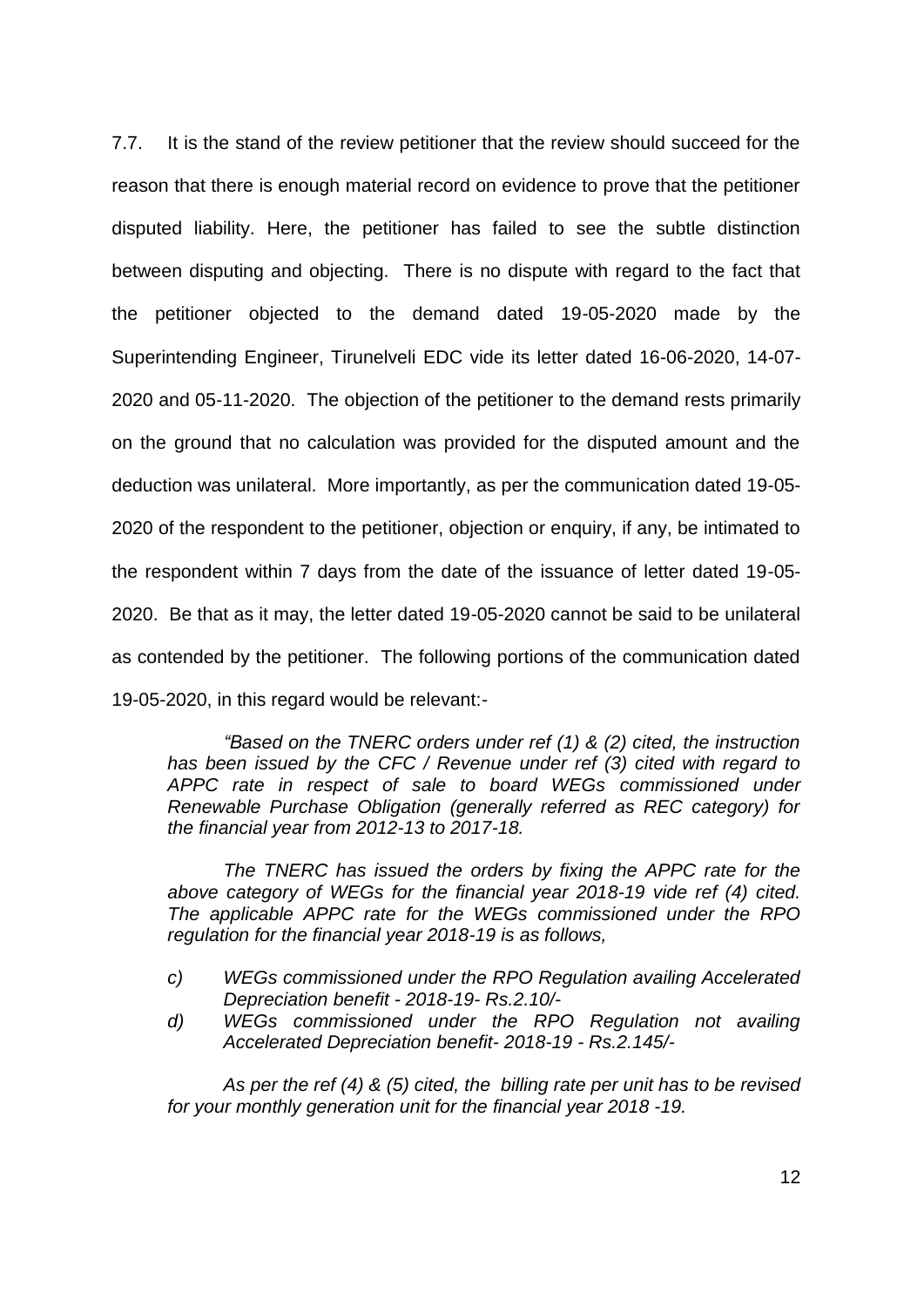*It is informed, that an amount of Rs.4,44,25,933/- (Rupees Four Crores Forty Four Lakhs Twenty Five Thousand Nine Hundred and Thirty Three only) will be recovered from your pending outstanding bills.*

*In this regard, objection or enquiry if any, it may be intimated to the undersigned within 07 days."*

7.8. As may be seen from that the additional claim is based on the order of the Commission and hence the argument that that demand is unilateral fails to impress us. The argument that the demand is not sustainable for the reason that no calculation was furnished is not acceptable as the contents of the communication dated 19-05-2020 would suffice for understanding the basis of the claim. Hence, to reject the entire claim solely on the basis that no calculation was furnished does not find favour with us. However, the respondent could have furnished the calculations as sought for by the petitioner for the satisfaction of the petitioner.

7.9. We are deliberating at length the contents of the orders in D.R.P. No. 23 of 2020 only to demonstrate that this is not a fit case for review and in doing so, we are not in any way re-appreciating the evidence all over again nor it is our intention to do so. It is to be noted that in a dispute resolution proceeding, the ultimate decision rests on the way the evidence is sought to be let in and strengthened and the observation of the Commission that the petitioner did not dispute the liability cannot be read in a narrow fashion solely with reference to the objections made by the petitioner to the demand under reference. The disputing of claim carries a broad meaning unlike an objection which is too narrow and hence, the order of the Commission which is sought to be reviewed herein cannot be confined to a narrow interpretation and the intent or the order has to be gathered as a whole.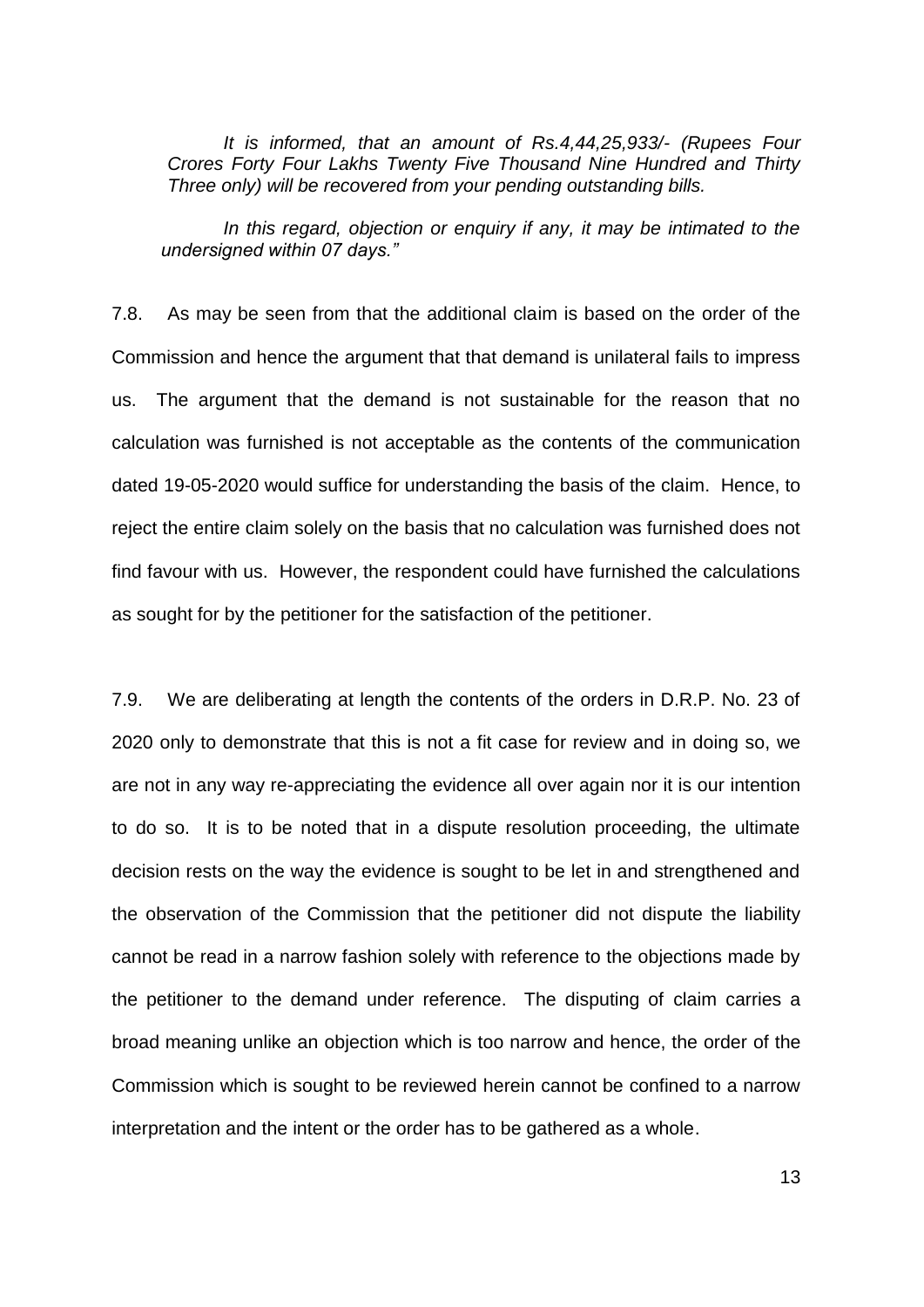7.10. Though the petitioner objected to the demand under reference, we fail to see any great endeavour on the part of the petitioner to dispute the same with material records or putting forth in clear terms as to how the contents of the letter dated 19- 05-2020 which places reliance on the Commission's orders are erroneous. Further, except for raising objection to the demand, there did not seem to be any firm resolve on the part of the petitioner to let instrong evidence and rebut the claim or by strengthening the arguments during the course of hearing. It is only for the said reason that the impugned order reasons out that the petitioner did not dispute the liability. Further, under the RTI regime, the petitioner had all the opportunity to get copies of the records relating to the demand under reference and it is not known why the same was not resorted to and thereafter the papers filed as evidence before the Commission. All these go to show that the petitioner did not dispute the liability but was only voicing objections all the time to the effect that no calculation was provided and that the demand was unilateral without solid evidence.

7.11. As stated above, the two grounds relied upon by the petitioner, namely, (a) no calculation was furnished and (b) the demand was unilateral have to fail for the reason that though calculation was not provided with mathematical accuracy, the broad basis on which the demand was made and furnished in letter dated 19-05- 2020 and even if it was not sufficient, the petitioner could have obtained the records through RTI. Secondly, the demand cannot be said to be unilateral as it was done on the basis of the order of the Commission on which ground no serious arguments were advanced by the petitioner. Above all, the petitioner could have immediately

14